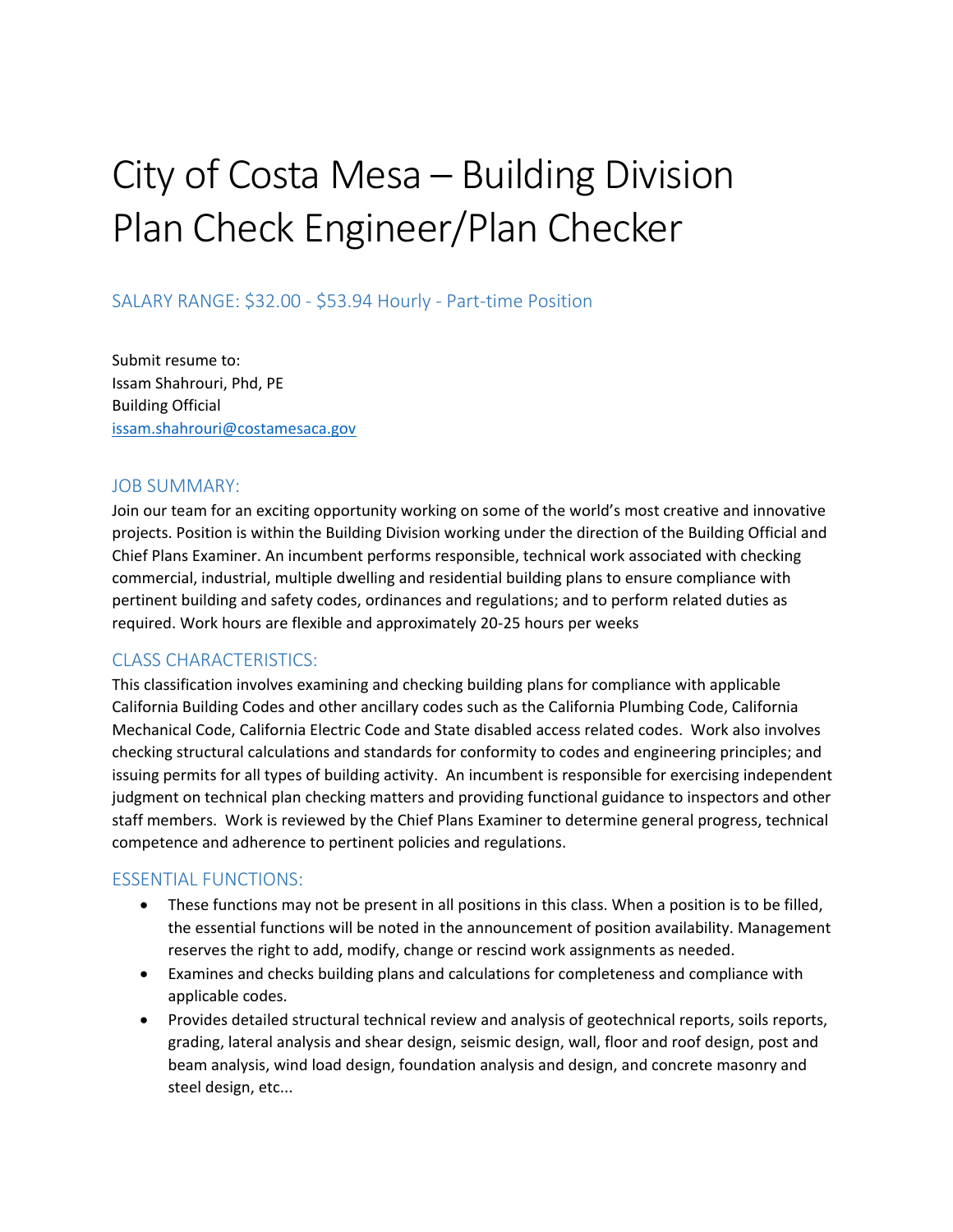- Checks structural calculations and standards for conformity to codes.
- Checks soil and geotechnical reports for requirements to engineered buildings, soil remediation projects, and footing and slab damaged buildings.
- Prepares correction lists, returns plans and reevaluates plans which required corrections.
- Prepares counter plan checks for room additions, interior alterations and other building proposals.
- Answers questions and providing technical assistance to contractors, architects, engineers, owners and the public relating to building construction requirements and structural applications of the code.
- Provides technical assistance to Building Division staff as required.
- Utilizes established formulas to establish permit fees and issues permits.
- Prepares reports and records and may assist in certain related administrative functions such as research, analysis or codes, etc.
- Makes field inspections as required.

## QUALIFICATION GUIDELINES:

A typical way to obtain the requisite knowledge and abilities to perform the duties and responsibilities of this classification is as follows:

## EDUCATION, TRAINING AND/OR EXPERIENCE:

Graduation from an accredited four-year college or university with major coursework in civil or structural engineering, architecture, or a closely related field. Experience in plan review or structural design desirable.

## LICENSE AND/OR CERTIFICATE:

- Possession of a valid California Driver's License. Revocation of license during employment may result in disciplinary action or reassignment.
- ICC certification as a Plans Examiner is required or the ability to obtain certification within the 12-month probationary period.
- Registration as a California civil or structural engineer is highly desirable.

## REQUISITE KNOWLEDGE AND SKILL LEVELS:

- Knowledge of pertinent codes and regulations governing building construction including the California Building Code, Housing Code, California Plumbing Code, California Mechanical Code, California Electrical Code.
- Knowledge of disabled access requirements and California Energy Commission Standards of Title 24.
- Knowledge of current applicable state and federal regulations.
- Knowledge of building construction practices, methods, and materials.

## REQUISITE ABILITIES:

- Ability to read and interpret building plans, blueprints and specifications.
- Ability to interpret and apply related codes, ordinances and laws.
- Ability to analyze and make structural calculations.
- Ability to serve as a lead person.